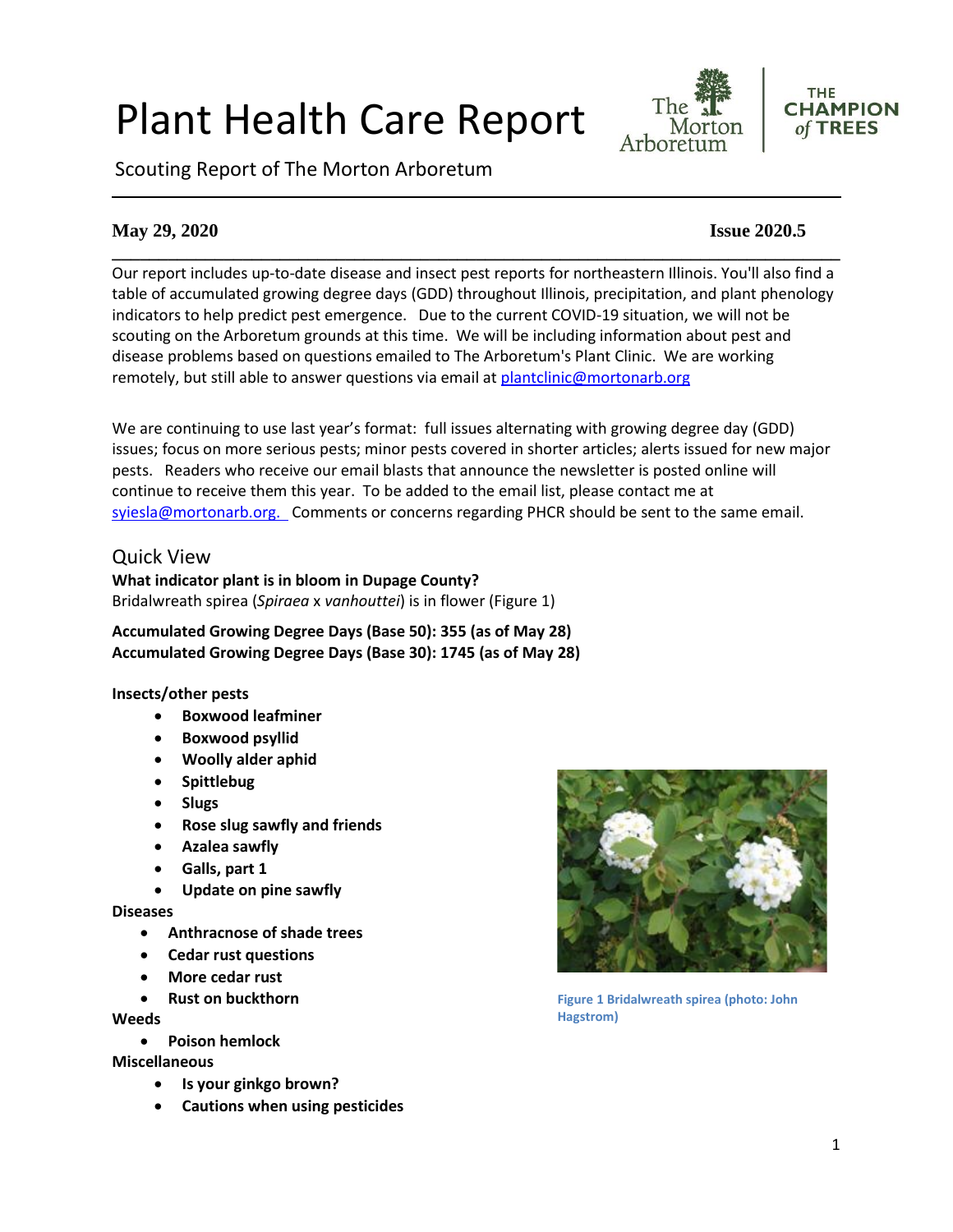# **Thank you!**

Writing the Plant Health Care Report has been more challenging this year without the regular scouts in the field. As I have mentioned previously, I can glean information from the Plant Clinic email, the scouts looking around their own neighborhoods and observations I can make while driving around the area. I am also receiving help from our Plant Clinic volunteers. They live in many different communities (and counties) in the Chicago region and they are very observant. I put out the call to them to tell me what they are seeing. The response is great and has allowed me to write a fuller and more in-depth newsletter than I thought I would. Never doubt the power of a group of volunteers. Thanks to them for helping and thanks to you for reading.

#### Degree Days and Weather Information

We are once again offering Lisle readings right above the Arboretum readings. The spread between these two sites shows that temperatures can vary over a short distance, which means growing degree days can be quite variable as well.

As of May 28, we have 355 base-50 growing degree days (GDD). The historical average (1937-2019) for this date is 311 GDD<sub>50</sub>. Since January 1, we have had 19.75 inches of precipitation. Historical average (1937-2019) for precipitation Jan-May is 16.1 inches.

| Location                 | B <sub>50</sub> Growing Degree Days<br>Through May 28, 2020 |
|--------------------------|-------------------------------------------------------------|
| Carbondale, IL*          | 664                                                         |
| Champaign, IL*           | 440                                                         |
| Glencoe*                 | 141                                                         |
| Chicago Botanic Garden** | 282.5                                                       |
| Chicago O'Hare*          | 353                                                         |
| Kankakee, IL*            | 383                                                         |
| Lisle, IL*               | 372                                                         |
| The Morton Arboretum     | 355                                                         |
| Quincy, IL*              | 501                                                         |
| Rockford, IL*            | 317                                                         |
| Springfield, IL*         | 485                                                         |
| Waukegan, $IL*$ (60087)  | 251                                                         |
| Waukegan, $IL^*(60085)$  | 280                                                         |

\*\*Thank you to Chris Henning, Chicago Botanic Garden, for supplying us with this information.

\*We obtain most of our degree day information from the GDD Tracker from Michigan State University web site. For additional locations and daily degree days, go t[o http://www.gddtracker.net/](http://www.gddtracker.net/)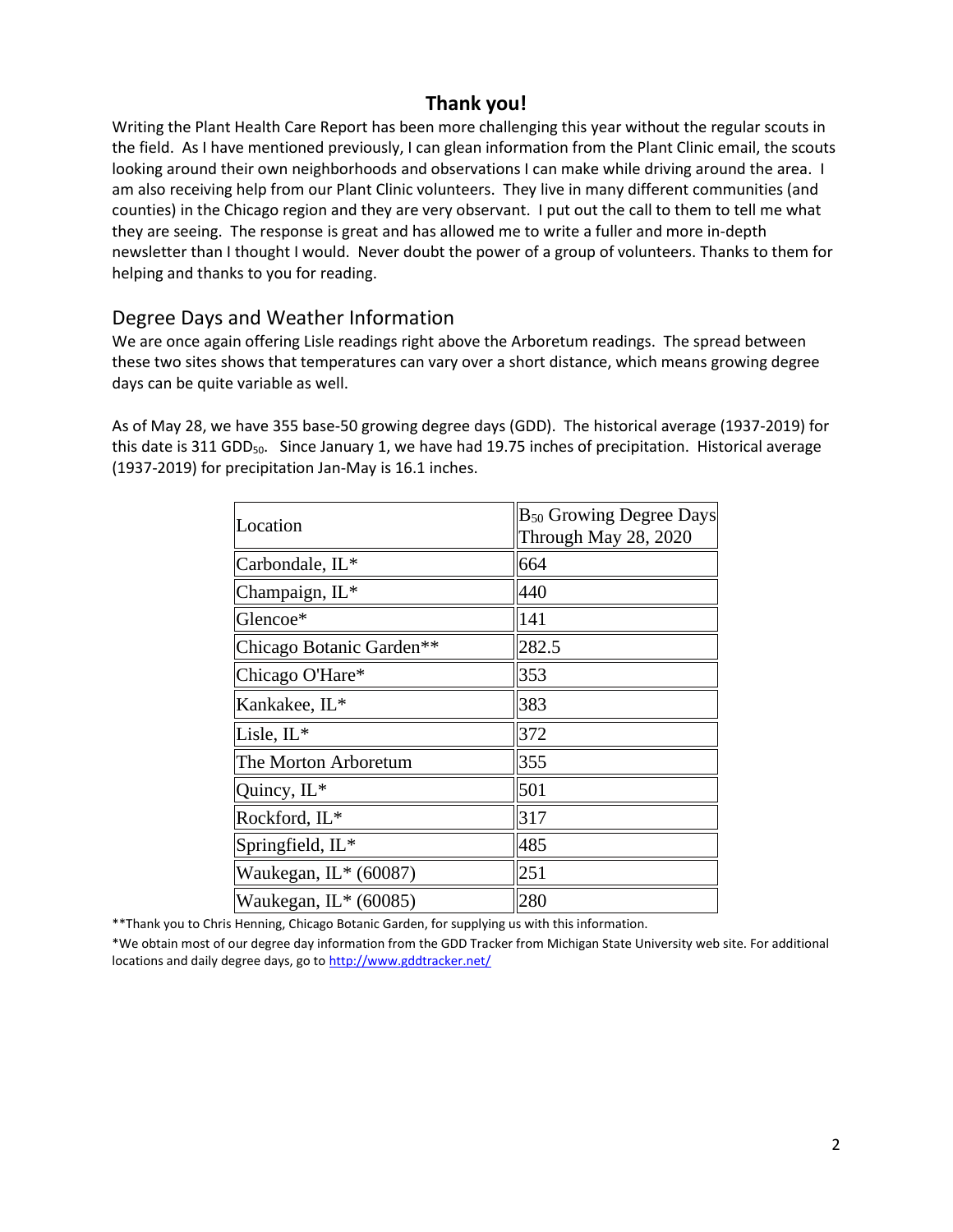#### **How serious is it?**

This year, articles will continue to be marked to indicate the severity of the problem. Problems that can definitely compromise the health of the plant will be marked "serious".Problems that have the potential to be serious and which may warrant chemical control measures will be marked "potentially serious". Problems that are seldom serious enough for pesticide treatment will be marked "minor". Articles that discuss a problem that is seen now, but would be treated with a pesticide at a later date, will be marked "treat later". Since we will cover weeds from time to time, we'll make some categories for them as well. "Aggressive" will be used for weeds that spread quickly and become a problem and "dangerous" for weeds that might pose a risk to humans.

## **Pest Updates: Insects**

#### **Boxwood leafminer (potentially serious)**

Boxwood leafminers (*Monarthropalpus flavus)* have been a big problem for the last couple of years. They are overwintering, as larvae, in the leaves on boxwood. Look for 'blisters' (fig. 2) on the leaves that turn from light green to brownish (as the larvae mature); the larvae are inside. Look carefully as these blisters are sometimes mistaken for leaf spots. The larva will pupate inside the leaf and emerge as an adult around GDD 450 base 50. I have a report from the field that the adults are now active. The adults are orange and have a mosquito-like appearance.



**Figure 2 Spots caused by boxwood leafminer**

**Management:** Insecticides can be sprayed now while the adults are emerging.

#### Good website:

https://www.canr.msu.edu/news/boxwood leafminer a serious pest of a favorite landscap [e\\_plant](https://www.canr.msu.edu/news/boxwood_leafminer_a_serious_pest_of_a_favorite_landscape_plant)

#### **Boxwood psyllid (minor)**

Boxwood psyllid (*Cacopsylla buxi*) is another pest that has been troubling our boxwoods in recent years. The psyllids overwinter as tiny orange eggs in the bud scales of the boxwood. As the buds open, the psyllids hatch and begin to feed. The nymphs are about 1/16th of an inch long, yellowish (fig. 3), and partially covered with a white secretion that protects them from parasitoids and chemical sprays. Their feeding causes cupping of the leaves. If your boxwood had this pest last year, the foliage



**Figure 3 Boxwood psyllid nymph**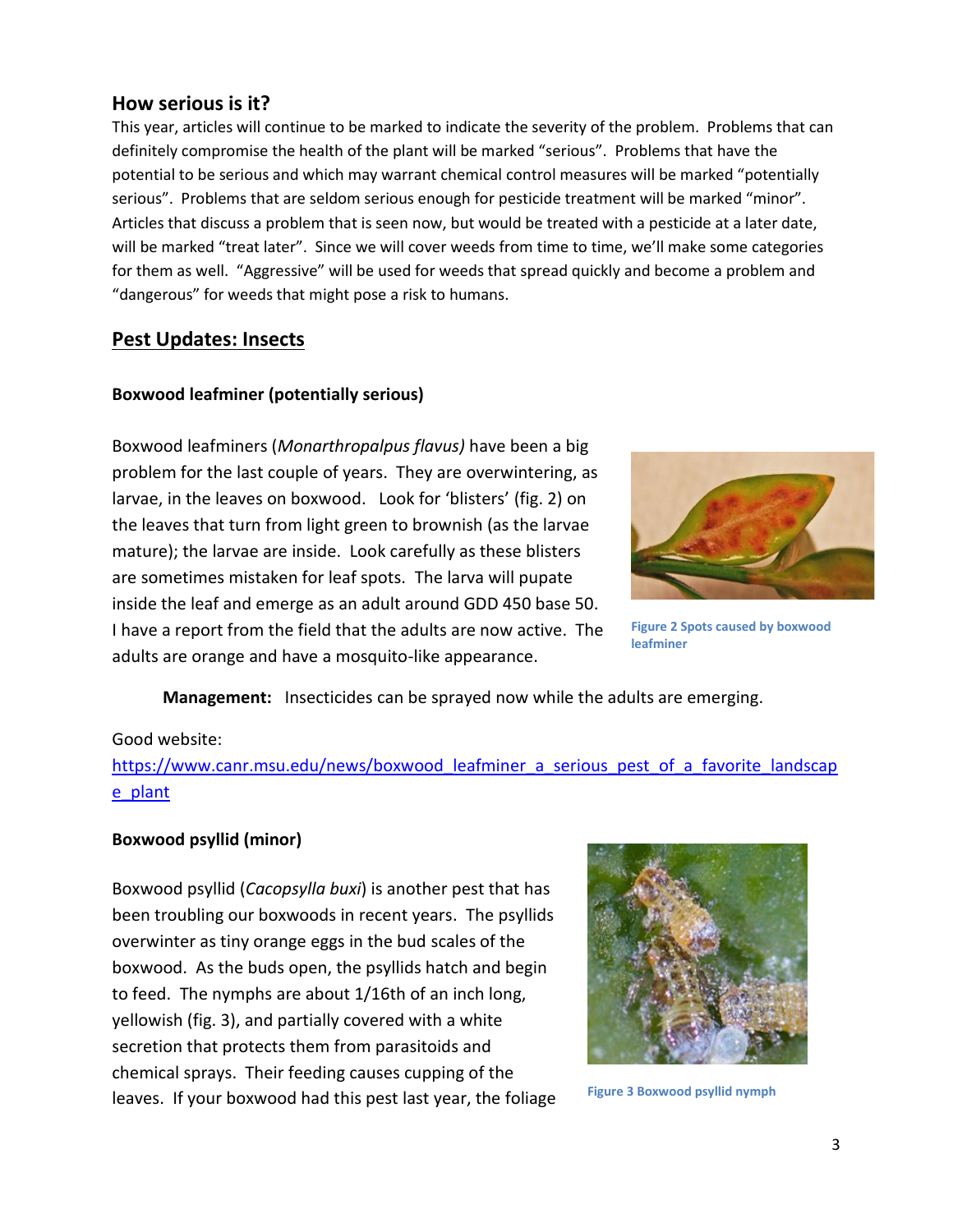from last year will show cupping. I have a filed report of new psyllid activity for this year. We sometimes see ladybugs feeding on the psyllids.

**Management:** Damage is mostly aesthetic. Shearing boxwoods reduces the population as the insect or the eggs are removed in the process. This physical removal of infested tissue may be enough to keep the problem in check.

Good website: <https://ag.umass.edu/fact-sheets/boxwood-psyllid>

#### **Woolly alder aphid (minor)**

The Plant Clinic at The Morton Arboretum has received a report (with confirming photos) of the woolly alder aphid (*Paraprociphilus tessellates*). These are sap-feeding insects. Two hosts are needed to complete their life cycle: alders and silver maples. The eggs are usually laid in fall in the bark of the maples. When the young hatch in spring, they collect on leaves and reproduce. Their offspring fly to alders and collect on the twigs where new generations develop. They are small and covered with white waxy filaments (fig. 4), which makes them easy to see. The



**Figure 4 Woolly alder aphids**

presence of honeydew and sooty mold will also make them easy to find. In fall, they will fly back to the silver maples to lay eggs. They do little damage.

**Management:** Aphids can be dislodged from plants using a strong jet of water from the hose. Doing this periodically will keep the aphid populations low and allow parasite and predator populations to build up to effective control levels. Because this insect is often controlled by beneficial insects, we suggest not using insecticides which might be harmful to the beneficials.

Good websites: <http://www.ipm.iastate.edu/ipm/hortnews/2000/7-21-2000/woollyaphid.html>

#### **Spittlebug (minor)**

Just before last weekend I found spittlebug on several perennials in my own garden. They can be identified by the frothy white mass (which does look quite a bit like spittle; see fig. 5) they produce on foliage and twigs. Spittlebugs suck plant sap but inflict little damage on mature plants. There are a number of species of spittlebugs that feed on a variety of plants.



**Figure 5 Spittlebug**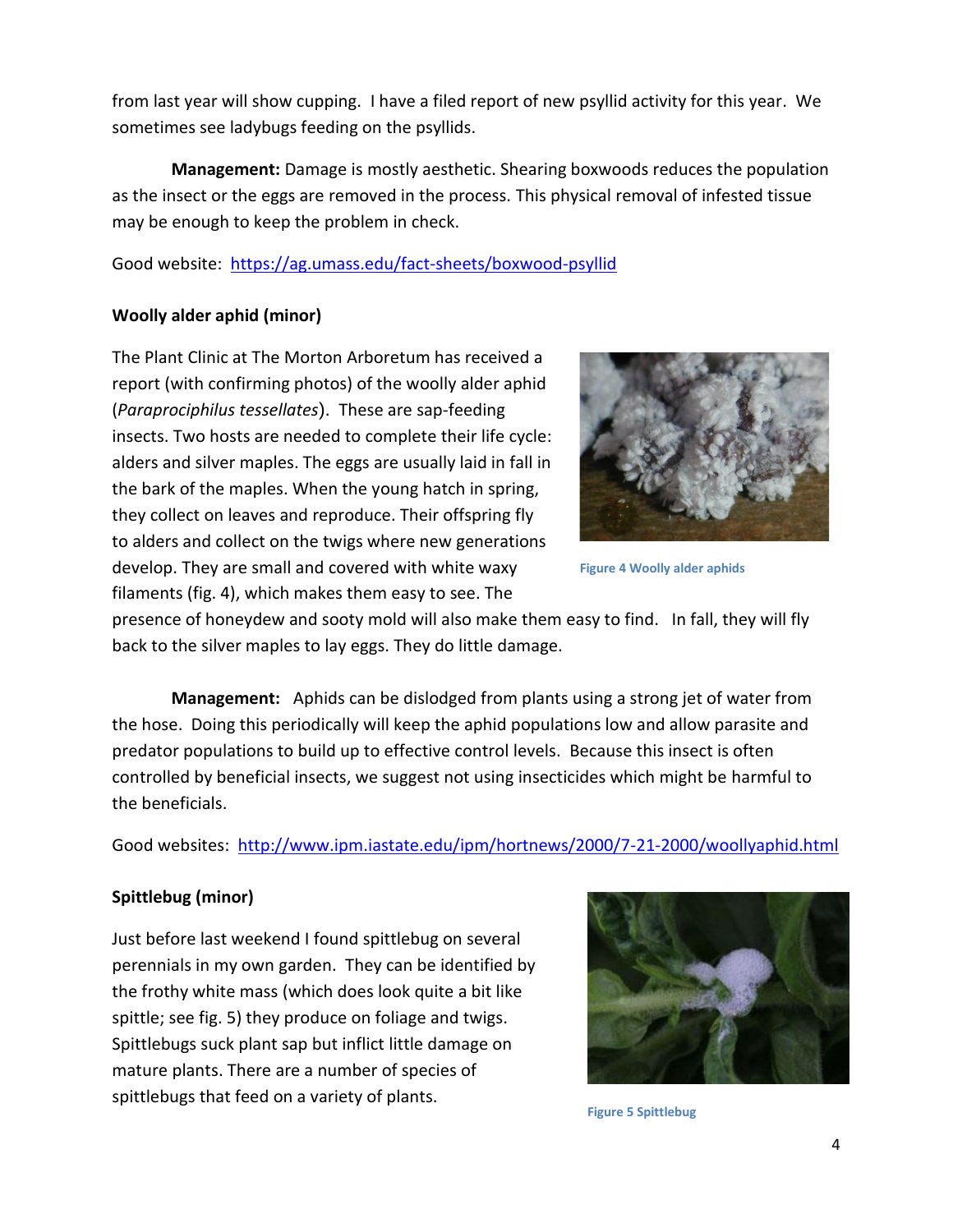**Management:** Control is rarely necessary, and hosing the plants down forcefully with water is usually sufficient to remove most of the insects. This may need to be repeated a few times.

Good website: <https://extension.umn.edu/yard-and-garden-insects/spittlebugs>

#### **Slugs (potentially serious)**

Guard your hostas; the slugs have arrived. Slugs are a common pest in wet weather or if

landscapes are well mulched and watered. They are not insects. Slugs secrete a slimy substance to help them move about. They need moisture to create this slime, so they are highly dependent on soil moisture. Slugs feed at night when humidity is high, so the best time to see them feeding on our plants is to check the plants at night with a flashlight. They feed on many plants in the landscape, including annuals, perennials, bulbs and ground covers. Slug damage on leaves appears as irregularly shaped holes (fig. 6) or tattered edges. Most slugs overwinter as eggs in debris. When they hatch in spring, the young slugs begin to feed immediately.



**Figure 6 Slug damage on hosta**

**Management:** A combination of strategies is necessary to combat slugs. They can be handpicked and placed in a jar of soapy water. They are not strong swimmers and drown in the jar. Temporary traps of rolled, wet newspaper and boards placed near damaged plants provide shelter for the slugs during the day. Check the boards and papers in the morning. The slugs can then be collected and destroyed. Slug hideouts, such as excessive mulch piles and weeds, should be eliminated.

Some gardeners place shallow pans of beer (cheap beer works fine, keep the good stuff for yourself) in slug-infested areas. The slugs are attracted to the yeast and drown in the beer. Gritty substances like sand or diatomaceous earth can be sprinkled in the garden. These substances are abrasive to the slugs' skin and may deter them. Insecticides are not effective against slugs because they are not insects. Registered commercial slug baits are available.

Good website: <http://oregonstate.edu/dept/nurspest/slugs.htm>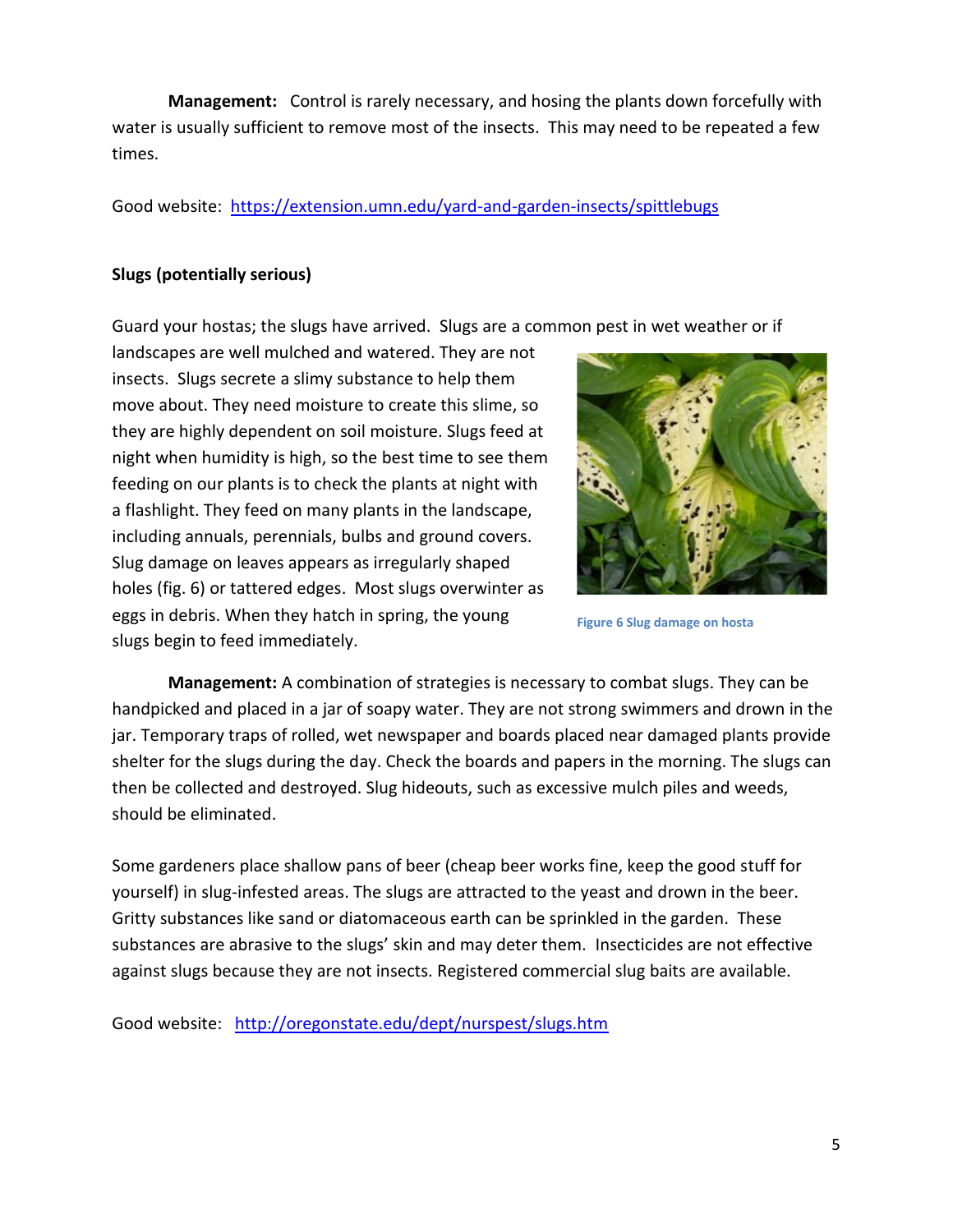#### **Rose slug sawfly and friends (minor)**

The weather is finally warming and you are looking forward to your roses blooming, and then

there it is, a hole (or many holes) in the leaf. Someone is chewing on your rose plants. The rose slug sawfly (*Endelomyia aethiops*) is a likely culprit, but there are other species willing to damage your roses as well (thus, the "and friends" in our article title). The rose slug sawfly feeds on the upper layers of the leaf, leaving behind the lower epidermal layer and creating a "windowpane" effect. (Other species may make bigger holes, all the way through the leaf.) The larvae are greenish yellow with orange heads (fig. 7) and are about  $\frac{1}{2}$  inch long when fully grown. They



**Figure 7 Rose slug sawfly larva and damage**

resemble caterpillars but are not. They are covered in slime that helps protect them from predators. When larvae mature, they lose their slimy coverings. Around mid-June, larvae will drop to the ground to pupate, so this is a short-lived problem.

**Management:** Minor infestations of rose slug sawfly (or friends) can be controlled by using a forceful jet of water to dislodge the sawfly larvae or by handpicking. Although this insect looks like a caterpillar, it is not, so *Bacillus thuringiensis* var. *kurstaki* (Btk) will NOT control this pest.

Good website:<http://hort.uwex.edu/articles/roseslug-sawfly>

#### **Azalea sawfly (severity is determined by the amount of defoliation occurring)**

Azalea sawflies (*Amauronematus azalae*) are fast defoliators. One day a rhododendron looks fine and two days later, all you can see are the mid-ribs of the leaves! These sawflies feed heavily on azaleas and can defoliate plants, leaving only the midribs of the leaves (fig. 8) and seriously damaging flowers. This week, one of our volunteers reported that



**Figure 8 Azalea sawfly larvae have eaten leaf down to midrib**

they had already eaten her azalea's leaves down to the midrib. The sawflies are green with a tan head and just under an inch in length.

**Management***:* Minor infestations can be controlled by using a forceful jet of water to dislodge the sawfly larvae. Handpicking is also effective. Insecticides may be needed on heavy populations and should be used on young larvae. Remember, these are sawfly larvae, not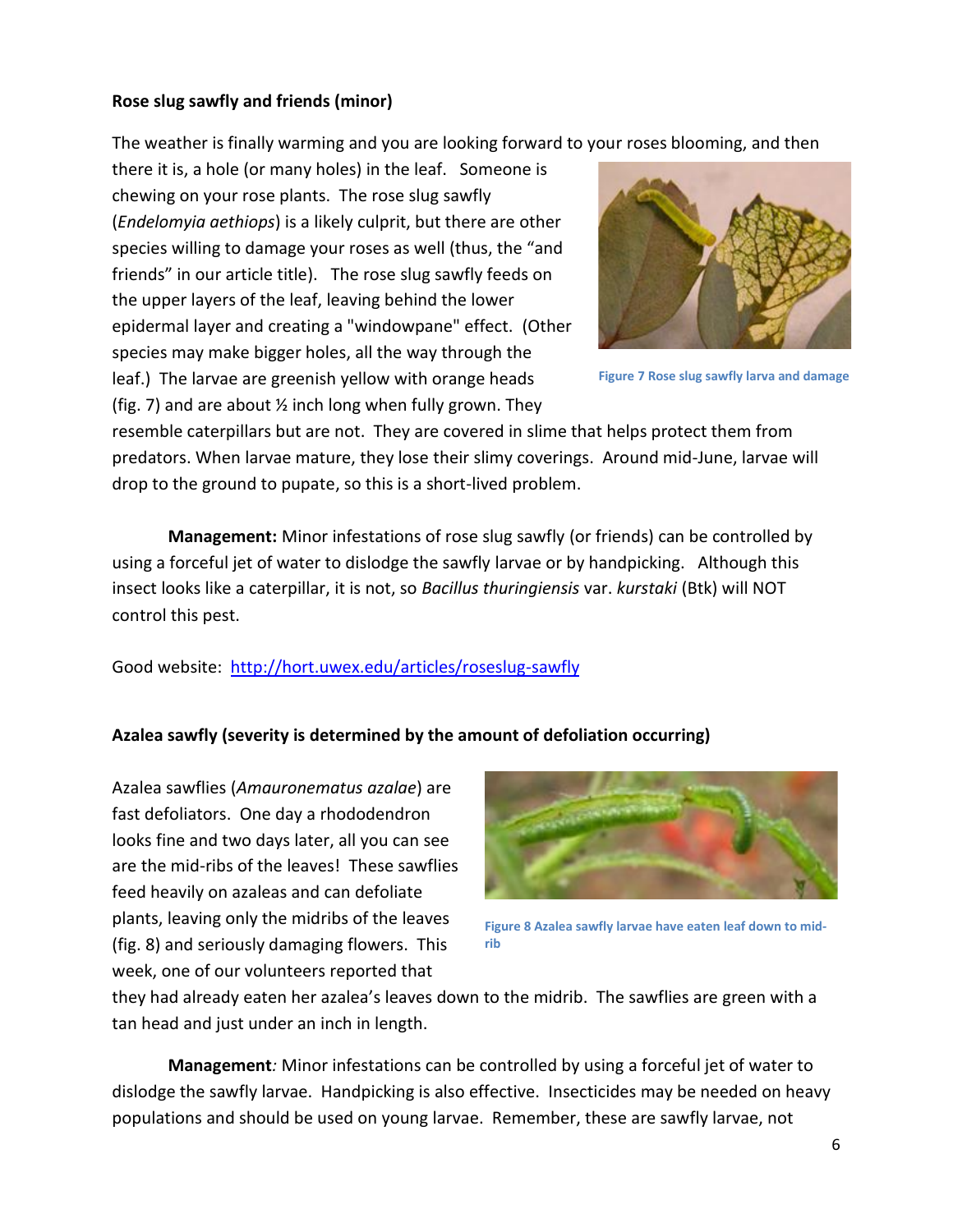caterpillars, so the microbial insecticide *Bacillus thuringiensis var. kurstaki* (Btk) will not control them.

Good website: [https://extension.umn.edu/yard-and-garden-insects/sawflies#azalea-sawfly-](https://extension.umn.edu/yard-and-garden-insects/sawflies#azalea-sawfly-1041960)[1041960](https://extension.umn.edu/yard-and-garden-insects/sawflies#azalea-sawfly-1041960)

#### **Galls, part 1 (minor)**

Galls are starting to show up on some of our favorite plants. The vast majority of galls are harmless, but they are included here so you can learn to recognize them in the landscape. No control measures are needed.

So far, we have reports on spindle galls and elm sack gall. Spindle galls occur on a variety of species, but our scout found them on linden (*Tilia* sp.). The galls are long, thin, red, and cover the upper surfaces of leaves (fig. 9). They are caused by an eriophyid mite.



**Figure 9 Spindle galls on linden**

Elms are showing off the elm sack gall. The elm sack gall sticks up from the upper leaf surface like a little pouch. It is caused by an aphid. (See website below for photo).

Good website: <https://bygl.osu.edu/node/1059>

#### **Update on pine sawfly**

Entomologist Frederic Miller tells me that the Illinois Department of Natural Resources has reported European pine sawfly actively feeding in Bureau County. So far, we have received no reports of it in the Chicago region. Time to be vigilant in our area.

# **Pest Updates: Diseases**

#### **Anthracnose (minor)**

Rain has been over-abundant in the last couple of weeks. So, of course, it is no surprise that anthracnose is already showing up. Anthracnose is primarily a foliar disease affecting many deciduous trees including ash, elm, oak, and maple. So far, all the reports we have received have been on maples, but it is likely other species are showing



**Figure 10 Anthracnose on ash**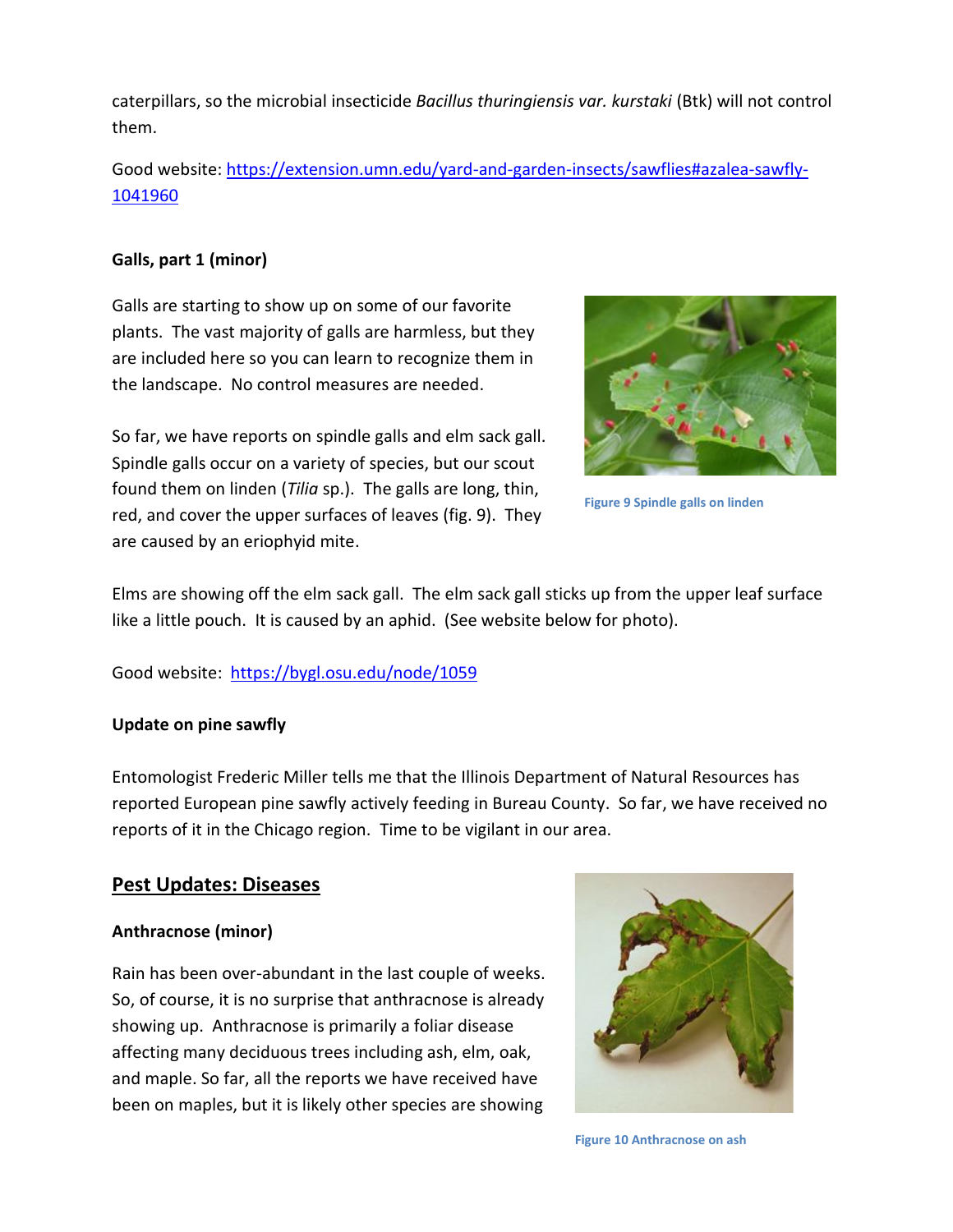symptoms and we just have not heard about it. Leaves are already heavily spotted. Often, we don't see a lot of defoliation with anthracnose (except for sycamore anthracnose), but infections on maple seem to be severe enough this year to be causing some defoliation. This will not be fatal, but it will put some additional stress on trees as their "food factories", the leaves, drop off prematurely. The food that trees make for themselves is different from what fertilizers provide, so extra fertilization is not warranted.

The fungi are able to infect the young, tender leaves, especially during cool and wet springs, like we've been having this year. The disease is caused by several different fungi*.* The fungi are host specific, so the maple fungus doesn't infect oak trees, and so on. Symptoms vary with the plant host, weather, and time of year when infection occurs, but this disease often produces brown or black blotches (fig. 10) and curled or twisted leaves. Infection is more severe when prolonged spring rains occur after new growth is produced. Although the symptoms appear in late spring into the summer, the initial infection took place in the early spring at bud break and before the leaves hardened off. Once the symptoms show up, it is too late for any chemical applications to be effective.

**Management:** Cultural methods are usually sufficient to reduce the severity of anthracnose in our region. These include:

- Pruning trees to open up the canopy for better air circulation.
- Maintaining tree vigor with proper watering during times when rain is inadequate.
- In the fall, cleaning up and destroying fallen leaves to reduce the source of inoculum.

#### Good website:

[http://www.mortonarb.org/trees-plants/tree-and-plant-advice/help-diseases/anthracnose](http://www.mortonarb.org/trees-plants/tree-and-plant-advice/help-diseases/anthracnose-shade-trees)[shade-trees](http://www.mortonarb.org/trees-plants/tree-and-plant-advice/help-diseases/anthracnose-shade-trees)

#### **Cedar rust questions**

The recent rains have really led to a fantastic display of cedar rust on the juniper (cedar) host, and this has led to numerous emails to the Plant Clinic. We have seen certain questions about this disease over and over again. This article will address those we have seen most often.

*Should I get rid of my cedar (juniper) to keep my crabapple from getting rust?* No, this is not necessary, and removal of the juniper host won't suppress the disease. Junipers are native and are found throughout the region. Getting rid of yours really doesn't help. The spores from the juniper can travel up to 1-2 miles from the host.

*Will this harm my cedar (juniper)?* This disease won't harm the juniper. The juniper ends up adorned with some galls that look like brown golf balls.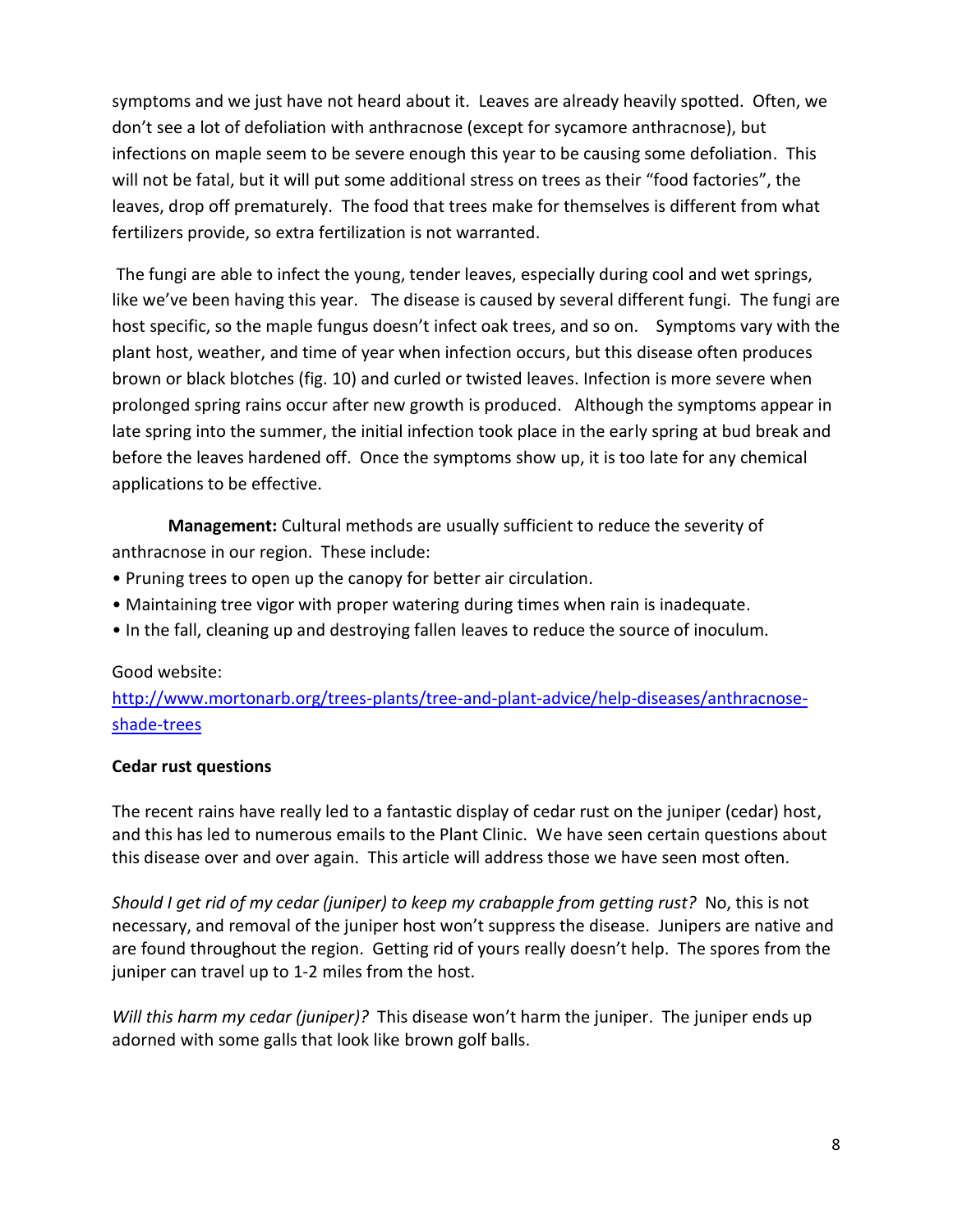*Will it harm my crabapple or hawthorn?* For the most part, no. There are three cedar rust diseases. Cedar apple and cedar hawthorn mostly lead to orange spots on the leaves. Cedar quince rust can cause small galls on stems that may damage a few smaller stems.

*Should I spray my cedar (juniper) to stop it from infecting my crabapple or hawthorn?* Most fungicides are protective. They coat the plant and keep the fungus out. If you are going to spray anything, it would be wise to spray the deciduous host to prevent infection. The full life cycle of the disease lasts close to 2 years with most of that spent on the juniper host. So, you may have rust in different stages on the same juniper at the same time, making control a little more difficult.

## **More cedar rust**

We have been answering numerous questions about cedar rust on the junipers, and now we have reports that symptoms are already showing up on the crabapples! Look for small orange spots on crabapple, apple and hawthorn. These are the major deciduous hosts. It is too late to spray. Despite it making the plants look odd, it actually does very little damage (see questions above).

# **Rust on buckthorn (minor, unfortunately)**

More rust!! This is a disease we always enjoy reporting, because it attacks an invasive plant.

Unfortunately, it doesn't really damage the plant. Crown rust on buckthorn (*Rhamnus cathartica*) caused by the fungus *Puccinia coronata* is now showing up. In general, buckthorn is considered an invasive weed. A few years ago, the State of Illinois officially added it to the list of exotic weeds regulated by the Illinois Exotic Weed Act. The act states that "it shall be unlawful for any person . . . to buy, sell, offer



**Figure 11 Rust on buckthorn**

for sale, distribute or plant ... exotic weeds without a permit issued by the Department of Natural Resources". Buckthorn is an alternate host for this disease, which is also known as crown rust of oats. It can greatly reduce the yield on a crop of oats.

Symptoms of crown rust on buckthorn are bright orange swollen spots (aecia) on leaves (fig. 11) and petioles. There are many rust organisms, and this one is not the one that causes cedar apple rust. You may see rust diseases on other plants as well.

 **Management:** None is required as buckthorn is not a desirable plant in the landscape. Removal of buckthorn is recommended since it is an exotic weed.

Good website: <http://ipm.illinois.edu/diseases/rpds/109.pdf>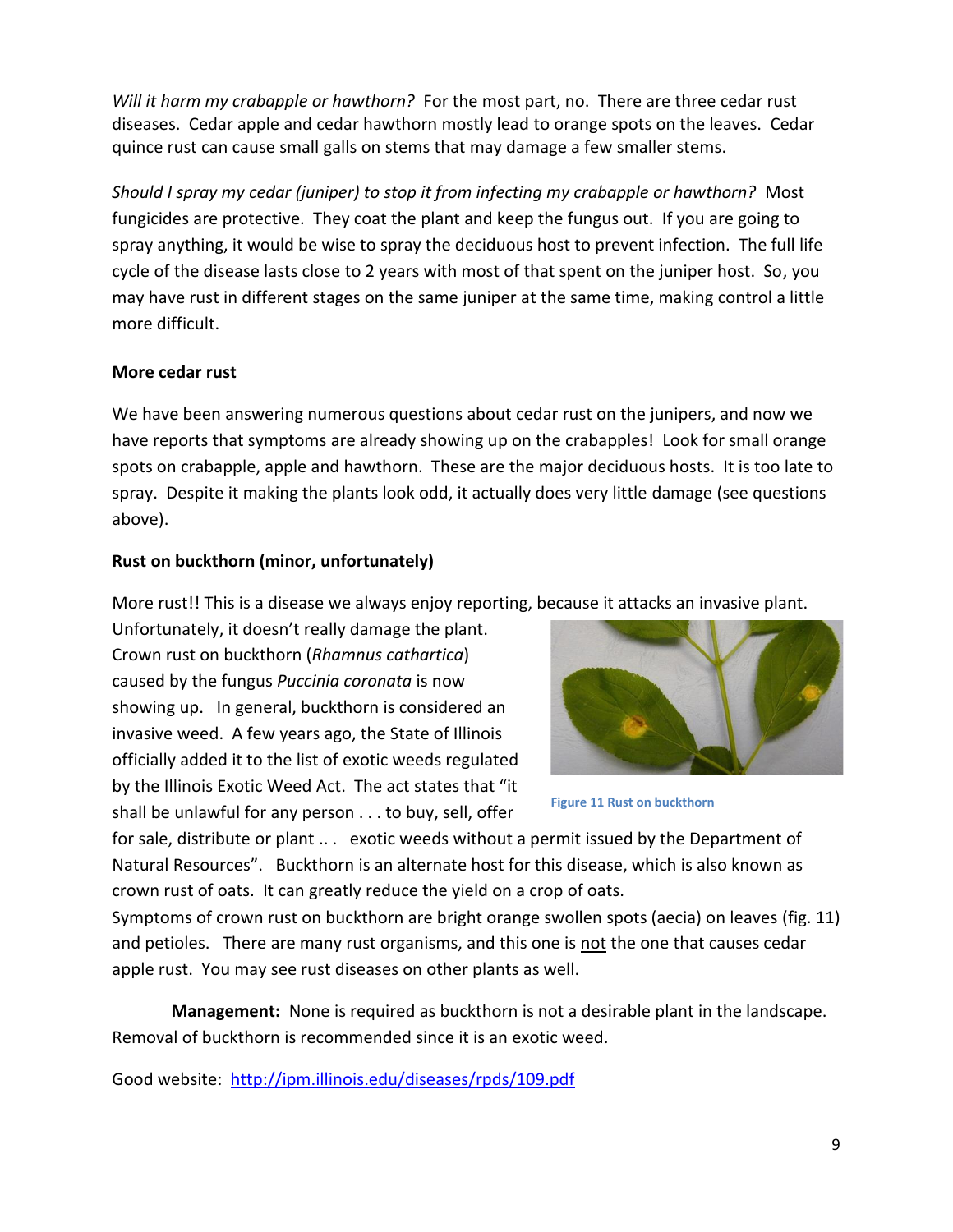#### **Pest Updates: Weeds**

#### **Poison hemlock (dangerous)**

We have not yet received any reports of poison hemlock (*Conium maculatum*), but we expect it to show up soon. For the last few years, this has not only been prevalent along roadsides, but has also been popping up in home gardens. Poison hemlock is a member of the carrot family (which contains both edible and toxic plants, so beware!!). Most members of this family have the same type of umbrella-shaped



**Figure 12 First season growth of poison hemlock**

flower cluster known as an umbel. Because the flower cluster of Queen Anne's lace and the flower cluster of poison hemlock look similar, plants may be incorrectly identified. This can lead to contact with a dangerous plant.

Poison hemlock is a large (fig. 12), non-native plant (often 6 feet or more). The stem is stout and is marked with purple spots (fig. 13). It is also hollow. Leaves are large and very ferny in appearance (fig. 14). Poison hemlock is a biennial plant, which means it will form foliage in the first year and flower and set seed in the second year. Plants in their second year will have the typical white flower cluster (umbel) of the carrot family. Queen Anne's lace has one red floret in the center of its flower cluster, poison hemlock does not.



**Figure 13 Spotted stem of poison hemlock (photo S. Yiesla)**

All parts of the plant are toxic and may lead to death if ingested. The plant's oil may be absorbed through the skin, so long sleeves and gloves will be needed when handling the plant.

**Management:** Plants can be cut down or dug out. This should be done before the plants go to seed and is most easily done when plants are small. Cover your skin during this process. Do NOT burn the plants. In spring, small, actively growing plants may be treated with an herbicide containing glyphosate.

#### Good websites:

<http://hyg.ipm.illinois.edu/article.php?id=380> <https://www.extension.purdue.edu/extmedia/fnr/fnr-437-w.pdf>



**Figure 14 Foliage of poison hemlock (photo: S. Yiesla)**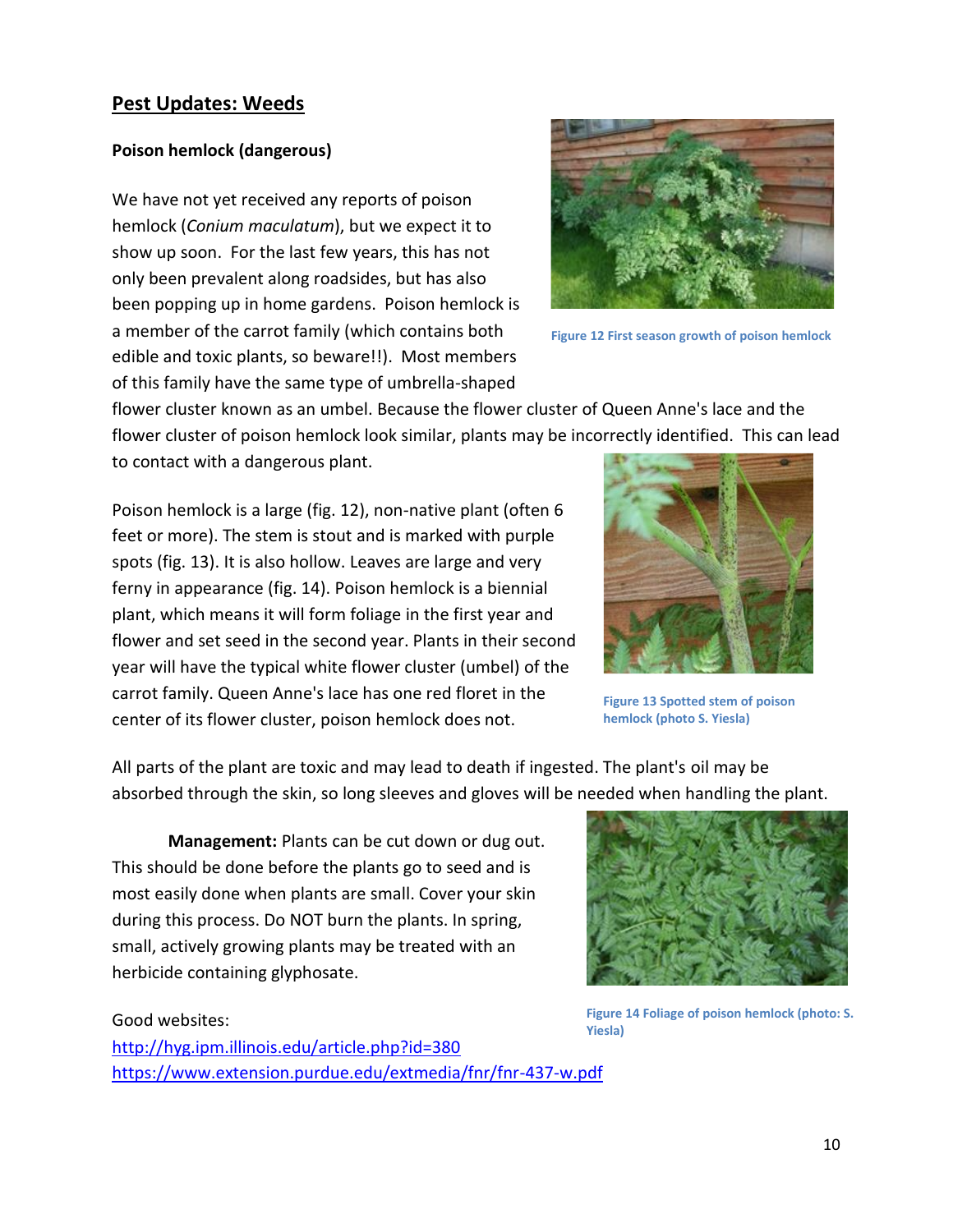#### **Is your ginkgo brown?**

In the last three weeks, The Plant Clinic at The Morton Arboretum has received numerous

reports of trees with brown leaves. While the majority of our emails have reported this on ginkgo trees, other species, like oak and hackberry, have been affected as well. This damage stems from the hard freeze we had on Mother's Day weekend, when night temperatures got into the mid-twenties. At that time, some trees had very small leaves just beginning to emerge and the cold temperatures killed them. Ginkgo is one of the hardest hit trees. On the dwarf ginkgo in my own yard, literally every leaf was killed.



**Figure 15 New leaves 17 days after** 

The perennial garden was not spared and some perennials just coming out of the ground got hit as well. Hostas seem to have been particularly hard hit. We have had many reports of hostas with leaves that are deformed, brown and even mushy.

While this looks devastating, all is not lost. The freeze killed leaves, but in most cases, did not

kill the plant. Many trees and perennials are able to produce a new set of leaves, but the process will not happen overnight. We have to be patient. This is a watch and wait situation. Let nature take its course. We recommend against fertilizing these damaged plants. In this situation, fertilizer may add more stress. On perennial plants you can cut away the dead leaves, but that may be difficult to do on trees. Trees are probably best left alone for now.

I am happy to report that three weeks after the freeze, my ginkgo has begun to produce new leaves. There are not many yet, and they are scattered (figs. 15 and 16), but it is a start.



**Figure 16 New leaves 17 days after freeze**

#### **Cautions when using pesticides**

Now that a new growing season is in full swing, it might be a good idea to review safe use of pesticides. These products can be useful tools when used properly. Too often, though, they are misused or overused.

Before tackling any disease or insect on our plants, we want to know exactly what the pest is and how serious it is. Properly identifying the pest allows us to choose a good course of action. The Plant Clinic at The Morton Arboretum can help with this. At this time, the Plant Clinic is closed, but staff are still accepting questions via email [\(plantclinic@mortonarb.org\)](mailto:plantclinic@mortonarb.org). Many problems can be diagnosed through good photos. Photos should be in focus and of high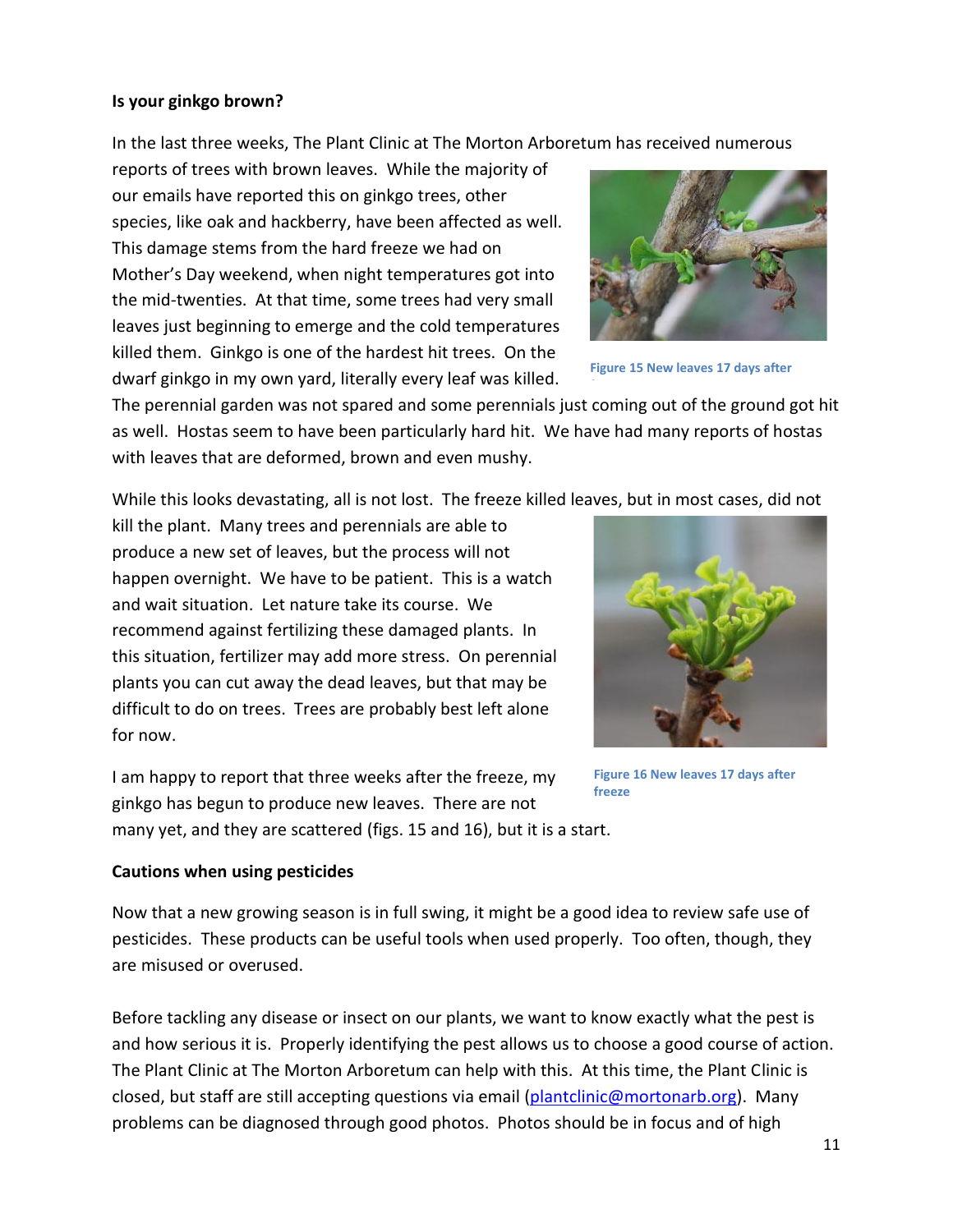resolution. Most smart phones do take high resolution photos, but email systems often cut the photos down when they send them. Don't let your email do this. Send them at 'original' or 'large' size. Some disease samples may need to go to a lab to be cultured. Those samples would need to be sent to the University of Illinois Plant Clinic. They do have a culture lab available. Go to<https://web.extension.illinois.edu/plantclinic/> for more information on submitting a sample.

Once you have the problem identified, you can determine a course of action. Many problems are cosmetic, rather than damaging. These may need no treatment. Examples would be tar spot on maple, most leaf spot diseases and even cedar-apple rust. These can be unattractive diseases, but really don't harm the tree. Other minor problems can be dealt with using nonchemical controls. Aphids, pine sawfly larvae and mites can often be managed with a strong stream of water from the garden hose.

When a problem is serious enough to require a pesticide, we must use it carefully. The label on the product you use is the final guide to proper use of that product. It tells you on which plants it can be used, which pests it will control, how much to use and how often. Following the label directions is vitally important.

A concern that comes up frequently with home gardeners is whether or not a particular pesticide will be harmful to bees. This is a question that can be answered by the label. A section of the label called "Environmental Hazards" will say if the product is fatal to bees. This is mandated by law. Don't spray plants that are in flower as they will be attracting pollinators. When using systemic products that will be drenched into the soil or injected into a tree, wait until after flowering to provide some safety for pollinators.

Another issue with pesticides is drift. Drift can happen when sprays are not directed properly towards the plants meant to be treated. If sprays go to 'off-target' plants or sites, they may do damage or produce contamination. If a tree is being sprayed, we want to be sure to keep the spray from going to a neighboring property, or to swimming pools or vegetable gardens. Drift of weed killers can be very damaging to 'off-target' plants. Be careful to direct sprays on to the intended plants only. Avoid spraying when winds are high (winds should generally be under 10 mph when spraying). Wind can move weed killers and other pesticides into adjacent yards. The bottom line is this, if you plan to use pesticides, do so safely for your sake, the sake of others around you and the environment.



 *[Bartlett Tree Experts,](http://www.bartlett.com/)   [Presenting Sponsor of the Plant Clinic.](http://www.bartlett.com/)*